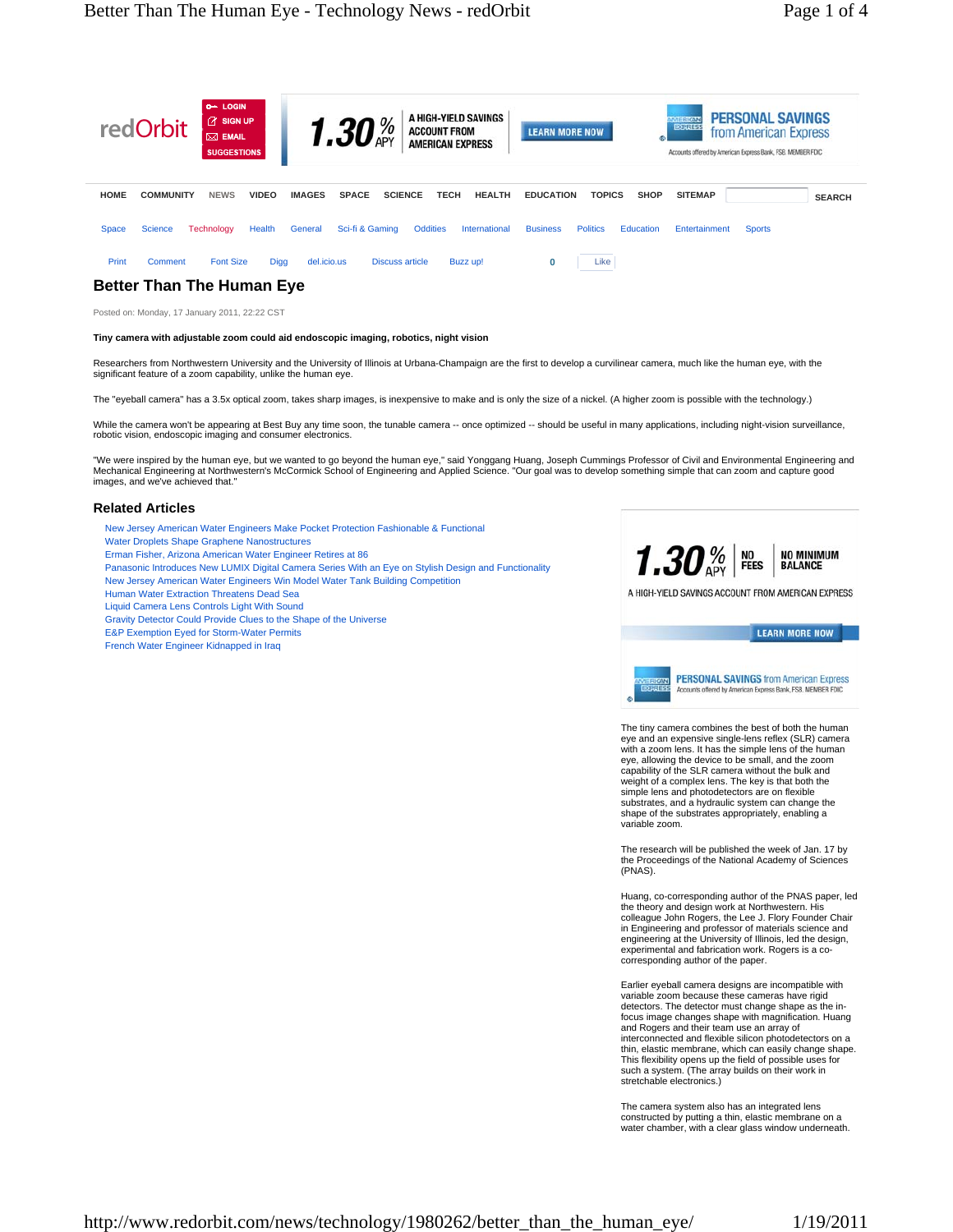Initially both detector and lens are flat. Beneath both the membranes of the detector and the simple lens are chambers filled with water. By extracting water from the detector's chamber, the detector surface becomes a concave hemisphere. (Injecting water back returns the detector to a flat surface.) Injecting water into the chamber of the lens makes the thin membrane become a convex hemisphere.

To achieve an in-focus and magnified image, the researchers actuate the hydraulics to change the curvatures of the lens and detector in a coordinated manner. The shape of the detector must match the varying curvature of the image surface to accommodate continuously adjustable zoom, and this is easily done with this new hemispherical eye camera.

---

On the Net:

Northwestern University Proceedings of the National Academy of Sciences

More News in this Category

| Sponsored                     |                                    |
|-------------------------------|------------------------------------|
| <b>Digital SLR</b>            | <b>Canon Digital Cameras</b>       |
| <b>Camera Lenses</b>          | <b>Camera with 3x Optical Zoom</b> |
| <b>Top 10 Digital Cameras</b> | <b>Digital Compact</b>             |
| <b>Digital Camera</b>         | <b>Digital Zoom Lens</b>           |
| <b>Nikon DSLR Cameras</b>     | <b>SLR Lens</b>                    |
|                               |                                    |

## **Related Topics**

**Rate this article:** 

## **User Comments (0)**



**Your Name**

**Text from the image**

**Comment** max 1200 chars

| ALL<br>١٨ |  |   |
|-----------|--|---|
|           |  | ÷ |
|           |  | п |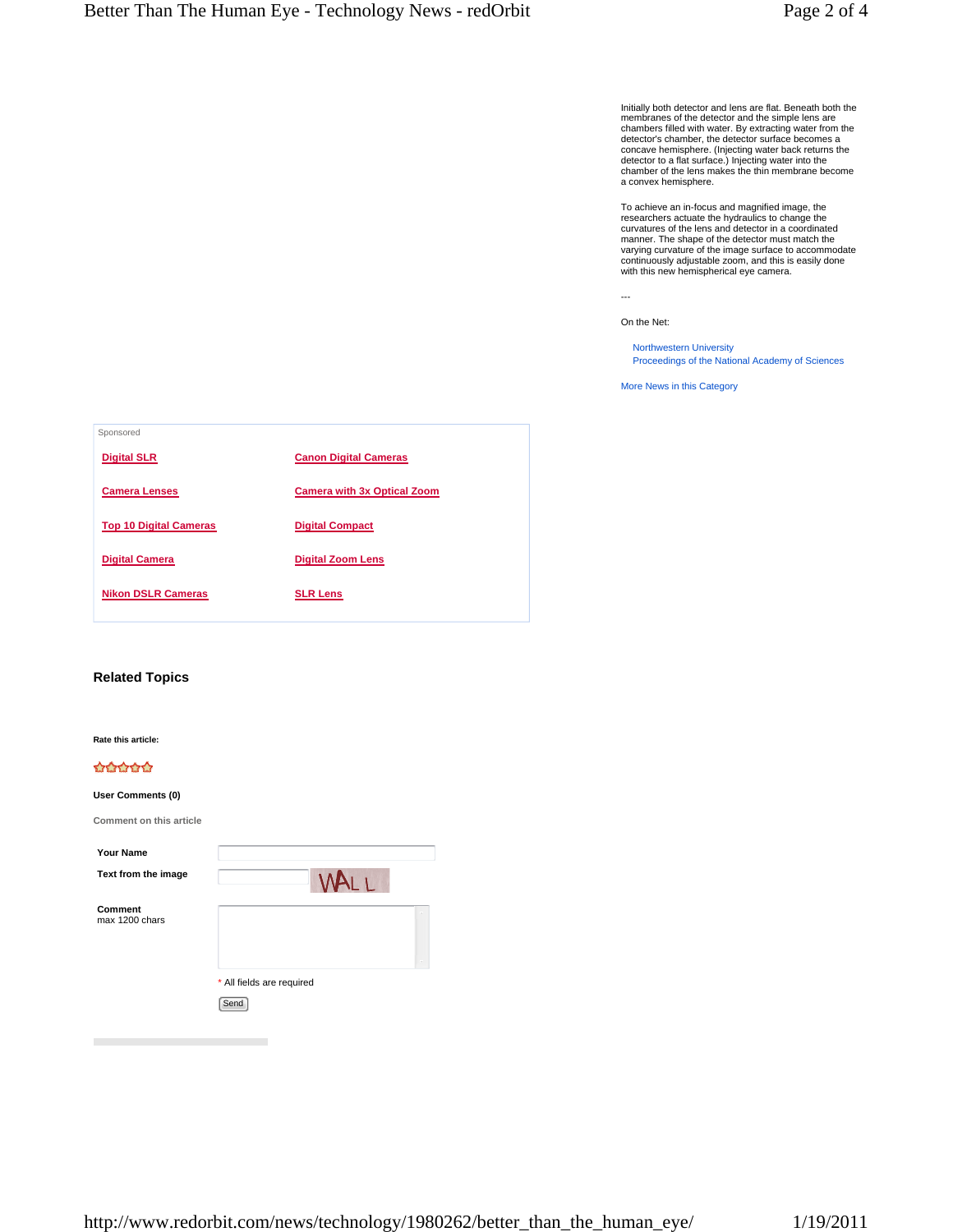

Zoom in from Phoenix Launch to Martian Bugs Are Teaching Humans How To Ha Biomedical Engineering Replacing Anim Tap Water Can Cause Eye Infections Video Taken Through Liquid Lens

**Most Popular Stories**